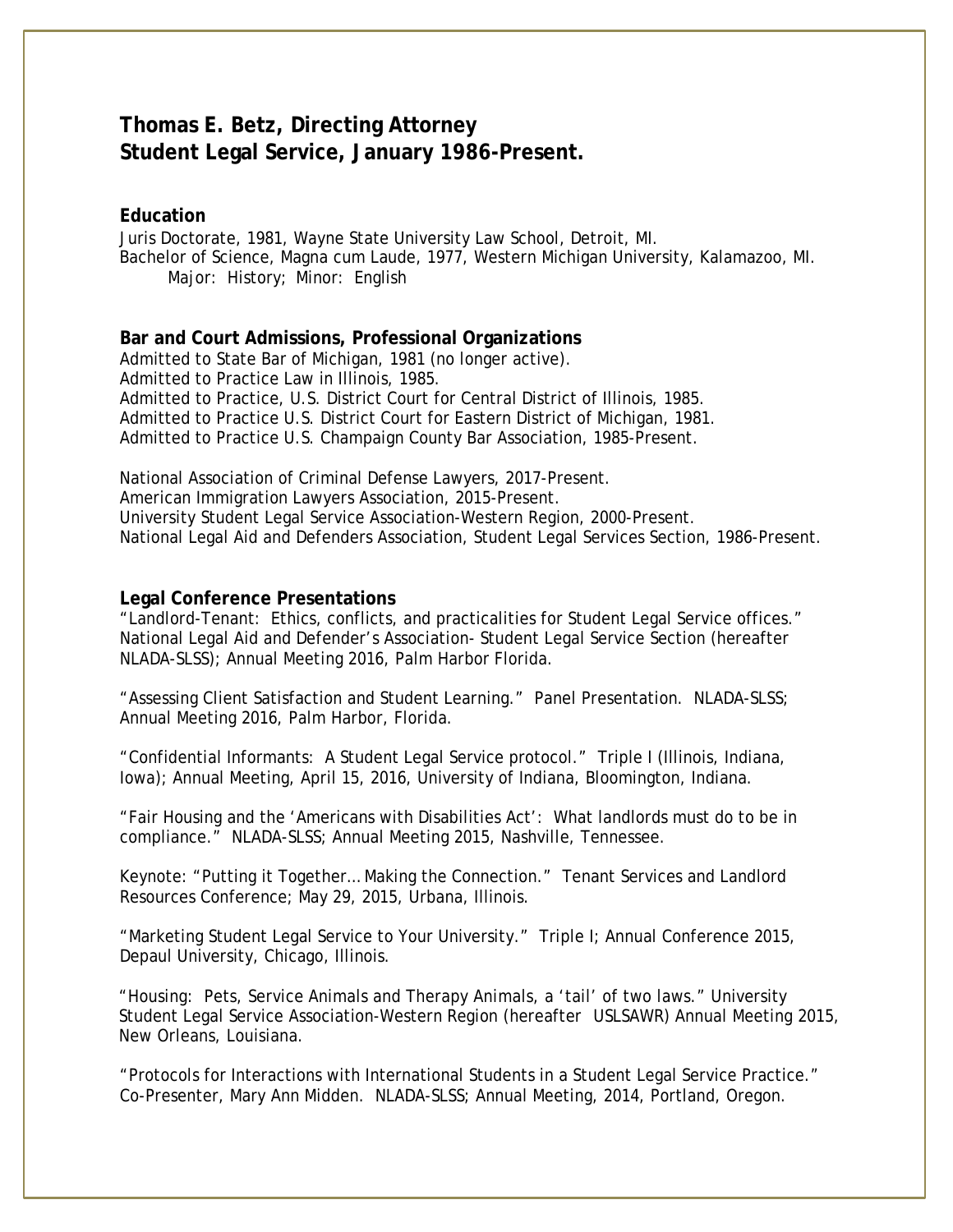#### *Thomas E. Betz, Directing Attorney, Student Legal Service 2*

"Case Studies: Retention Impact on Students Who Consult Student Legal Services for Assistance with Legal Issues." University of Illinois Student Affairs; 2014 Assessment Conference, Urbana, Illinois.

"Protocols for Interactions with International Students in a Student Legal Service Practice." USLSAWR; Annual meeting 2014, Santa Fe, New Mexico.

"Campus Based and Community Tenant Unions: Structure and Guidelines, Retention and Dissemination of Complaint Records, Legal and Ethical Issues." NLADA-SLSS; Annual Meeting 2013, Las Vegas, Nevada.

"Promoting Your Program: Effectively Marketing Your Student Legal Service office and ethical considerations in advertising; or why bottle openers are not the best bang for your buck." USLSAWR; Annual meeting, 2009, Santa Barbara, California.

"Dos and Don'ts on the Internet…Advising clients on the Law: Examining Myspace and Facebook."

NLADA-SLSS; Annual Meeting, 2007, Santa Fe, New Mexico.

"Dos and Don'ts on the Internet: Advising clients on the law. Examining myspace and facebook"; USLSAWR; Annual Meeting 2007, Las Vegas, Nevada.

"Hovering Parents: The Ethics of Third Parties in the Student Legal Service Context." USLSAWR; Annual Meeting, 2006, San Diego, California.

"Stressful Clients and Client Situations." USLSAWR; Annual Meeting, 2005, New Orleans, Louisiana

"It's not Who You Know, but Who Knows You. Student Legal Service/University/ Advisory Board Communications." NLADA-SLSS; Annual Meeting, 2004, Chicago, Illinois.

"Lobbying a City Council in a University Community: Racial Identification Check Cashing Policies." NLADA-SLSS; Annual Meeting, 1993, Lake Tahoe, Nevada.

"College Students and *Desert Storm*: The Experience of the University of Illinois at Urbana-Champaign."

NLADA-SLSS; Annual Meeting, 1991, Vancouver, British Columbia.

**Published Appellate Decisions Argued/Briefed as Attorney of Record** Appellate Court of Illinois Fourth District Vanlandingham v. Ivanow, 246 Ill. App. 3d 348, 186 Ill. Dec. 304, 615 N.E.2d 1361(1993) Michigan Supreme Court People v. Broden, 428 Mich. 343, 408 N.W.2d 789(1987) Michigan Court of Appeals People v. Broden, 147 Mich.App. 470, 382 N.W.2d 799 (1985) People v. Tait, 136 Mich.App. 475, 356 N.W.2d 33, (1984)